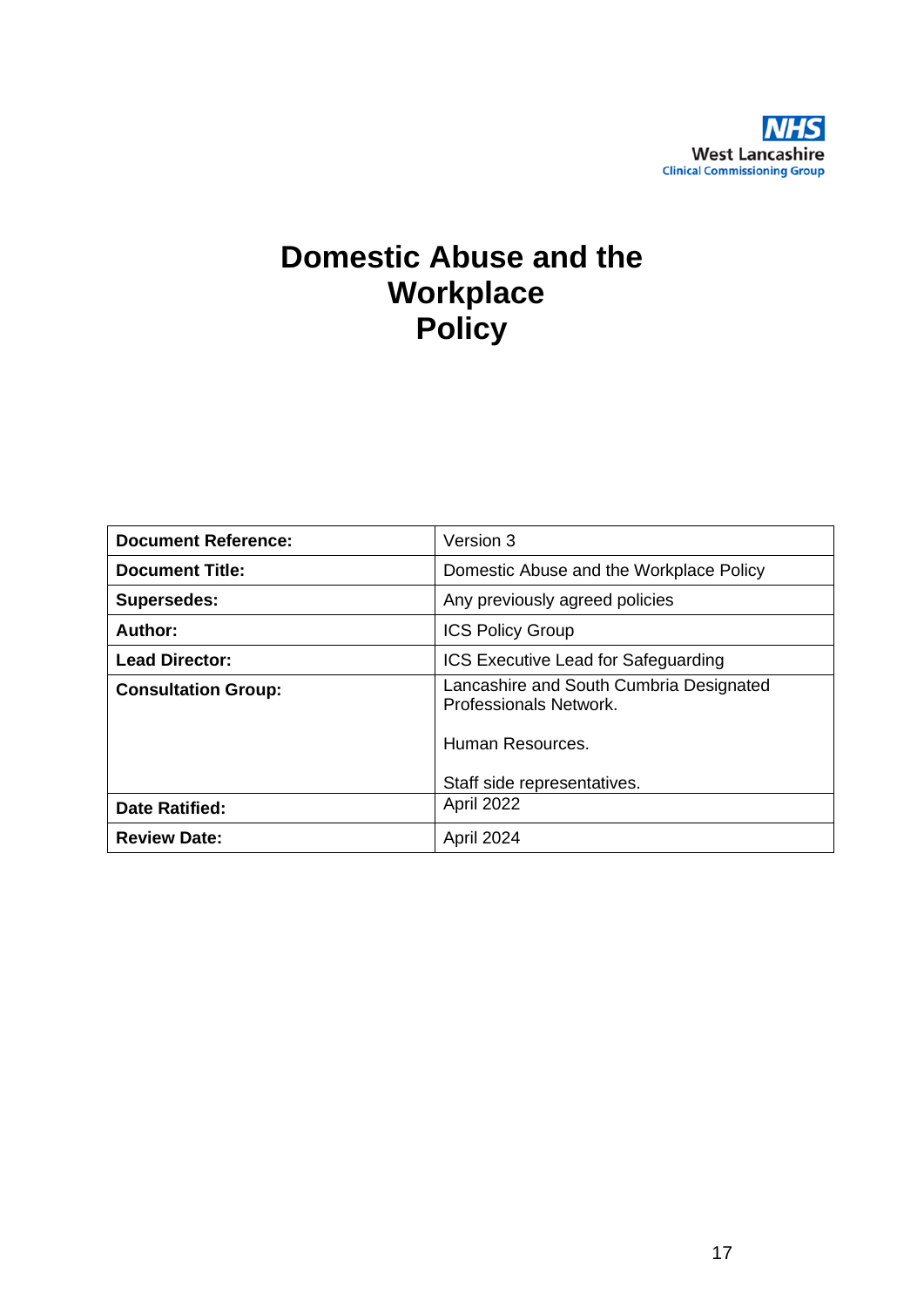# **CONTENTS** Page

| 1.  | <b>Introduction</b>                                           | 3  |
|-----|---------------------------------------------------------------|----|
| 2.  | <b>Purpose</b>                                                | 3  |
| 3.  | <b>Scope</b>                                                  | 3  |
| 4.  | <b>Legislation and Guidance</b>                               | 4  |
| 5.  | <b>Duties and Responsibilities</b>                            | 4  |
| 6.  | <b>Definitions</b>                                            |    |
|     | 6.1 Domestic Abuse (DA)                                       | 5  |
|     | 6.2 Forced Marriage (FM)                                      | 6  |
|     | 6.3 Honour Based Abuse (HBA)                                  | 6  |
|     | 6.4 Female Genital Mutilation (FGM)                           | 6  |
|     | 6.5 Stalking                                                  |    |
| 7.  | <b>Domestic Abuse and the Workplace</b>                       |    |
| 8.  | <b>Possible Signs of Domestic Abuse</b>                       |    |
| 9.  | Confidentiality                                               | 8  |
| 10. | <b>Right to privacy</b>                                       | 8  |
| 11. | <b>Anti-Discrimination</b>                                    | 9  |
| 12. | <b>Support for staff</b>                                      |    |
|     | 12.1 Support for Line Managers regarding Victims              | 9  |
|     | 12.2 Providing Support for Employees                          | 10 |
|     | 12.3 Support for Line Managers regarding Perpetrators         | 11 |
|     | 12.4 Victims and perpetrators working for West Lancashire CCG | 11 |
| 13. | Implementation                                                | 12 |
| 14. | <b>Training Implications</b>                                  | 12 |
|     |                                                               |    |

| Appendix 1 Types of domestic abuse                                        | 13   |
|---------------------------------------------------------------------------|------|
| Appendix 2 Forms of abuse and potential indicators                        | 14   |
| Appendix 3 National & Local helpline and resources                        | . 15 |
| Appendix 4 Further guidance on potential questions that can be used where |      |
| domestic abuse is suspected.                                              | . 17 |
|                                                                           |      |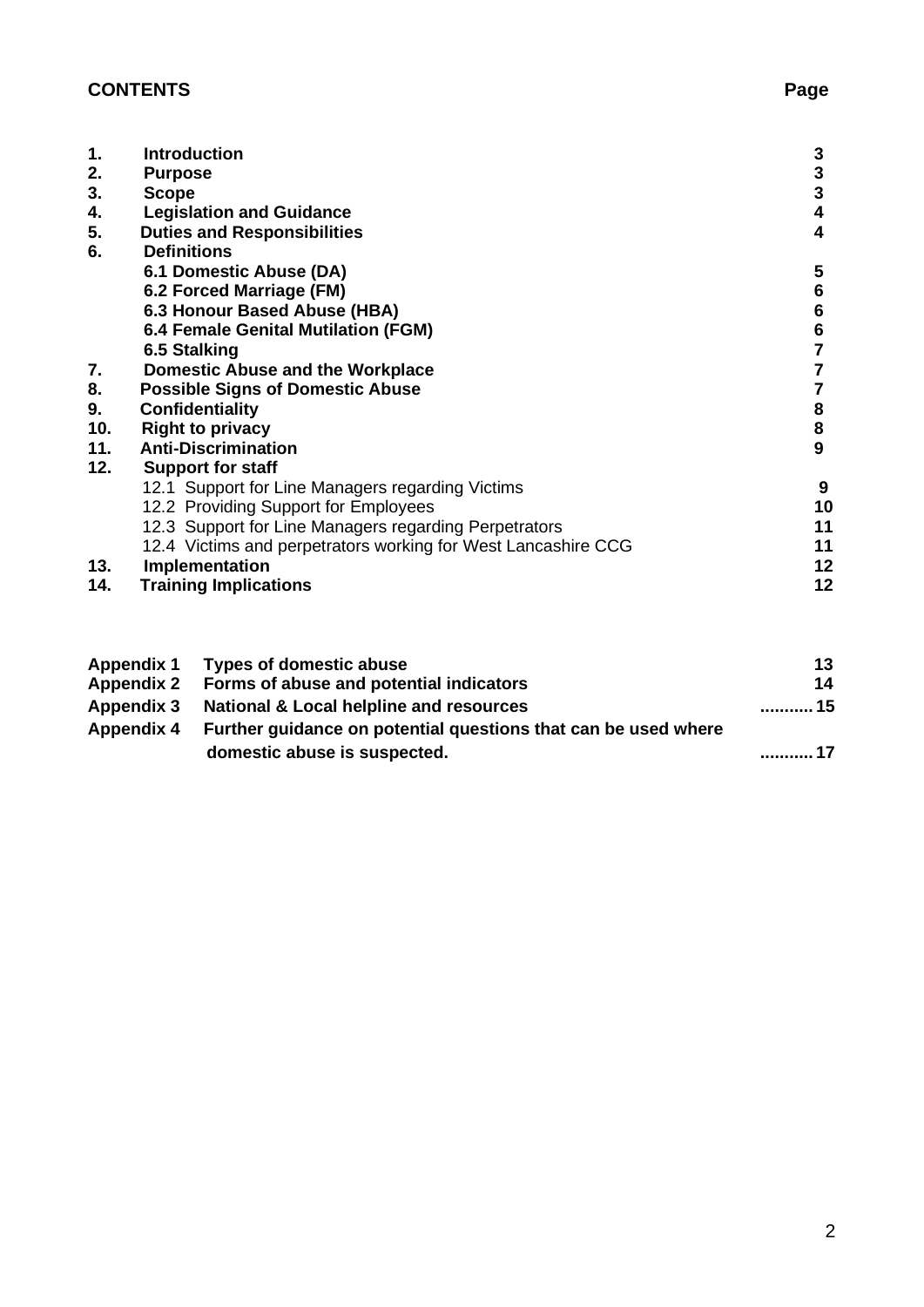# **1 Introduction**

**West Lancashire** Clinical Commissioning Group is committed to supporting employees who are experiencing domestic abuse and providing guidance for employees and managers to address the occurrence of domestic abuse and its effects on the workplace.

The CCG acknowledges that domestic abuse is a significant problem which has a devastating impact on victims and their families. This policy represents a commitment to take all reasonable steps possible to combat the reality and impact of domestic abuse on those being abused and to challenge the behaviours of perpetrators.

Domestic abuse can be a significant safeguarding issue regarding children. The Domestic Abuse Act 2021 recognises that children and young people are victims of domestic abuse in their own right if they see, hear or otherwise experience the effects of domestic abuse. Exposure to domestic abuse is recognised as an Adverse Child Experience (ACE)

The CCG recognises its duty of care to respond to child safeguarding issues if it becomes apparent that a child of an employee who is a victim of domestic abuse may be at risk of harm.

**West Lancashire** Clinical Commissioning Group recognises that domestic abuse can affect an individual's work performance and that as an employer we have a responsibility for health, safety and welfare of staff at work and seek to provide support to those affected. For some staff, the workplace is a safe haven and the only place that offers routes to safety.

Where a member of staff is a convicted perpetrator of domestic abuse we will address this through the appropriate Regulatory Code of Conduct and Human Resources policies.

## **2 Purpose**

This policy ensures that both victims and perpetrators of domestic abuse are aware of the support that is available within the organisation. It also provides guidance to line managers when supporting staff who are affected by domestic abuse.

# **3 Scope**

This policy applies to all staff whilst performing duties on behalf of **West Lancashire** Clinical Commissioning Group. All staff should be aware of this policy and act accordingly, through the management structure to report suspicions or actual domestic abuse within the parameters of this policy, related policies and legal requirements and their own professional regulators guidance.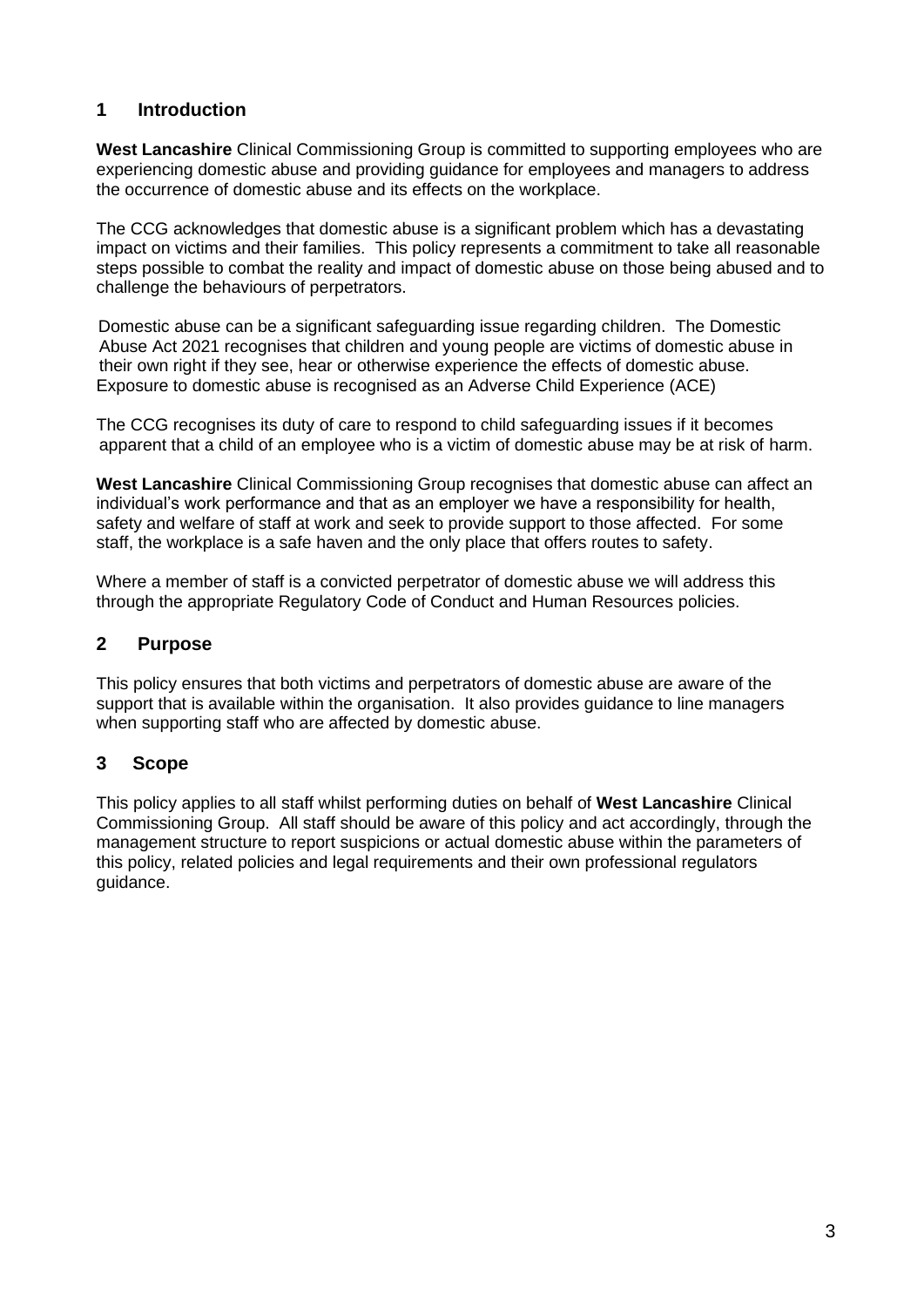# **4 Legislation and Guidance**

The policy has been written taking account of the legal requirements of the following regulations:

- Domestic abuse Act 2021
- Code of Conduct (or appropriate Codes) for NMC/GMC/GDC/HCPC
- Racial Harassment and Hate Crimes Policy & Procedure
- The Domestic Violence, Crime and Victims Act amended 2012
- The Family Law Act 1996
- The Care Act 2014
- The Children Act 2004
- The Serious Crime Act 2015
- The Sexual Offences Act 2003
- Female Genital Mutilation Act 2003
- Government Strategy to tackle Violence against Women and Girls (VAWG)
- Home Office 'Domestic Violence & Abuse' [\(https://www.gov.uk/domesticviolence-and](https://www.gov.uk/domesticviolence-and-abuse)[abuse\)](https://www.gov.uk/domesticviolence-and-abuse)
- Forced Marriage (Civil Protection) Act 2007
- Pan Lancashire CSAP Procedures *[Policies, Procedures and Practice Guidance](http://panlancashirescb.proceduresonline.com/)*
- Cumbria CSCP Procedures *[Local Safeguarding Children Board Procedures Manual](http://cumbrialscb.proceduresonline.com/)*
- Pan Lancashire and Cumbria LSAB Procedures *[Policies, Procedures and Practice](http://www.cumbria.gov.uk/elibrary/Content/Internet/327/949/4321410555.pdf)  [Guidance](http://www.cumbria.gov.uk/elibrary/Content/Internet/327/949/4321410555.pdf)*

# **5. Duties and Responsibilities**

| <b>Chief Officer</b><br><b>Chief Nurse</b> | The Chief Officer has overall responsibility for ensuring that the CCG has<br>appropriate strategies, structures, policies and procedures in place to<br>ensure that that the organisation complies with all relevant national<br>legislation and discharges its duties effectively<br>The Chief Nurse is responsible for overseeing the implementation and<br>impact of this policy and for making recommendations for change<br>(through the management structure). |  |
|--------------------------------------------|-----------------------------------------------------------------------------------------------------------------------------------------------------------------------------------------------------------------------------------------------------------------------------------------------------------------------------------------------------------------------------------------------------------------------------------------------------------------------|--|
| <b>Line Managers</b>                       | All line managers are responsible for:                                                                                                                                                                                                                                                                                                                                                                                                                                |  |
|                                            | Compliance with relevant applicable documents. Failure to<br>comply may result in disciplinary action being taken.                                                                                                                                                                                                                                                                                                                                                    |  |
|                                            | Identifying the need for a change in policy or procedure as a<br>$\bullet$<br>result of becoming aware of changes in practice, changes to<br>statutory requirements, revised professional or clinical<br>standards and local/national directives.                                                                                                                                                                                                                     |  |
| <b>All Staff</b>                           | All staff, including temporary and agency staff, are responsible for:                                                                                                                                                                                                                                                                                                                                                                                                 |  |
|                                            | Compliance with relevant applicable documents. Failure to<br>comply may result in disciplinary action being taken.                                                                                                                                                                                                                                                                                                                                                    |  |
|                                            | Co-operating with the development and implementation of<br>$\bullet$<br>policies as part of their normal duties and responsibilities.                                                                                                                                                                                                                                                                                                                                 |  |
|                                            | Identifying the need for a change in policy or procedure as a<br>$\bullet$<br>result of becoming aware of changes in practice, changes to<br>statutory requirements, revised professional or clinical<br>standards and local/national directives, and advising their line<br>manager accordingly.                                                                                                                                                                     |  |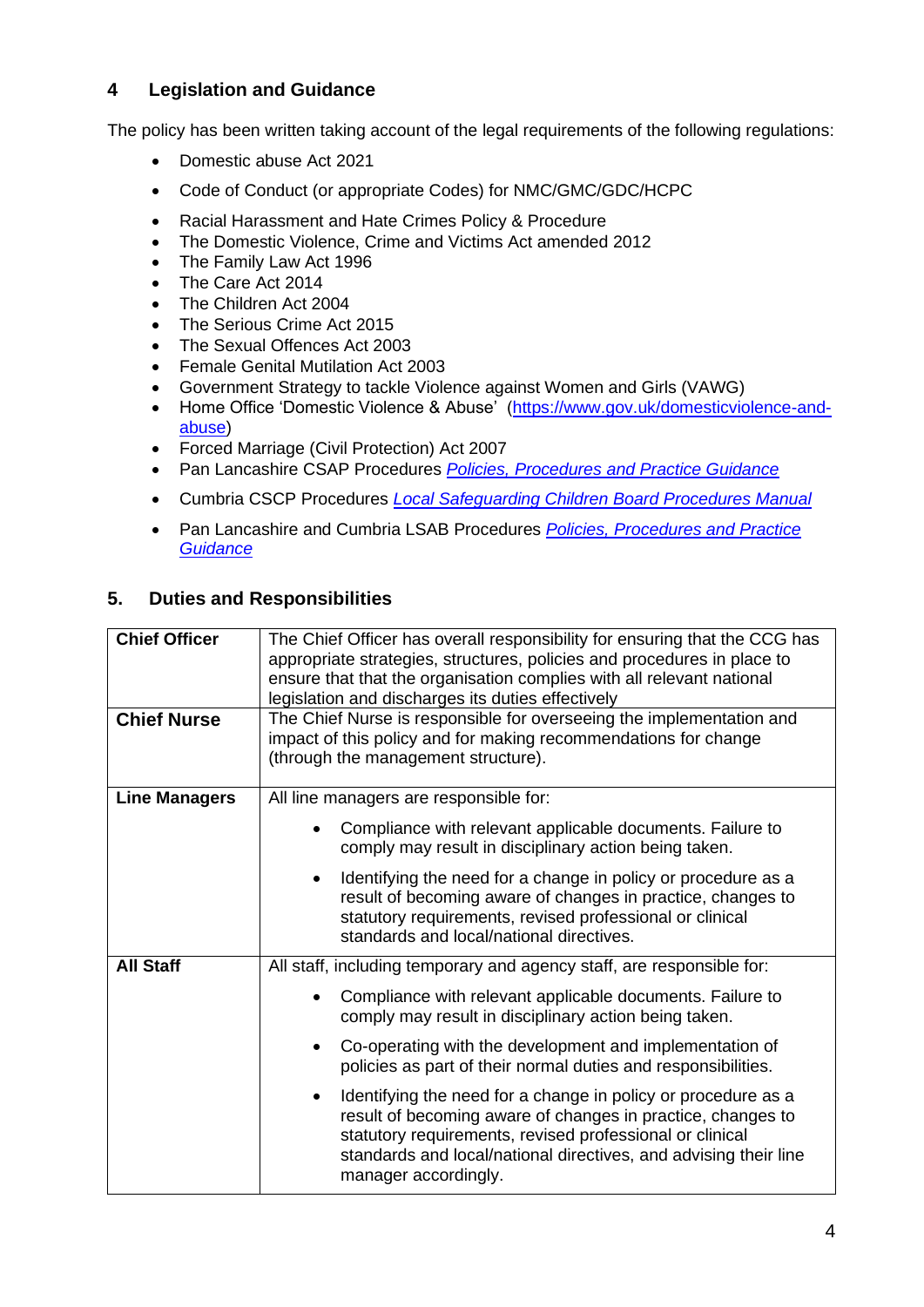|                                                      | Identifying training needs in respect of policies and bringing<br>$\bullet$<br>them to the attention of their line manager.<br>Attending training / awareness sessions when provided.<br>$\bullet$                                                                                                                                                                                                                                                                                                                    |  |
|------------------------------------------------------|-----------------------------------------------------------------------------------------------------------------------------------------------------------------------------------------------------------------------------------------------------------------------------------------------------------------------------------------------------------------------------------------------------------------------------------------------------------------------------------------------------------------------|--|
| <b>Human</b><br><b>Resource</b><br><b>Management</b> | The organisation is dedicated to the health and wellbeing of staff and will<br>work with HR to ensure that the appropriate advice and support is<br>available to both staff and managers whenever required. HR will be<br>responsible for the provision of advice and/or support and will assist in the<br>signposting and referrals to relevant safeguarding agencies and support<br>mechanisms available. These may include Occupational Health, access<br>to confidential counselling and other wellbeing services |  |

# **6. Definitions**

# **6.1 Domestic abuse**

The Domestic Abuse Act 2021 defines Domestic Abuse as the behaviour of a person towards another person if the persons are aged over 16 years and are personally connected to each other and the behaviour is abusive. To be "personally connected means individuals who are married, civil partners, in or have been in an intimate relationship, have parental responsibility for a child or who are related. The definition widens the parameters of "personally connected" to include ex-partners and family members who do not live together and therefore includes postseparation abuse.

Behaviour is abusive if it consists of any of the following:

- Physical Abuse
- Sexual Abuse
- Violent or Threatening behaviour
- Economic Abuse
- Psychological, emotional or other abuse
- Controlling behaviour: a range of acts designed to make a person subordinate and/or dependent by isolating them from sources of support, exploiting their resources and capacities for personal gain, depriving them of the means needed for independence, resistance and escape and regulating their everyday behaviour
- Coercive behaviour: an act or pattern of acts of assault, threats, humiliation and intimidation or other abuse that is used to harm, punish, or frighten their victim

The impact of domestic abuse can range from loss of esteem to loss of life and includes so called 'honour' based abuse, Female Genital Mutilation and Forced Marriage.

An offence of coercive and controlling behaviour in intimate and familial relationships was introduced into the Serious Crime Act 2015. The offence can impose a maximum 5 years imprisonment, a fine or both.

The offence closes a gap in the law around patterns of coercive and controlling behaviour during a relationship between intimate partners, former partners who still live together, or family members, sending a clear message that it is wrong to violate the trust of those closest to you, providing better protection to victims experiencing continuous abuse and allowing for earlier identification, intervention and prevention.

Whilst the majority of abuse is perpetrated by men against women, domestic abuse may also be carried out by women against men and within same sex relationships. Domestic abuse can also include child to parent. The victim parent may find it difficult to disclose this abuse for fear of criminalising the young person, self-blame and shame. Parents who experience this type of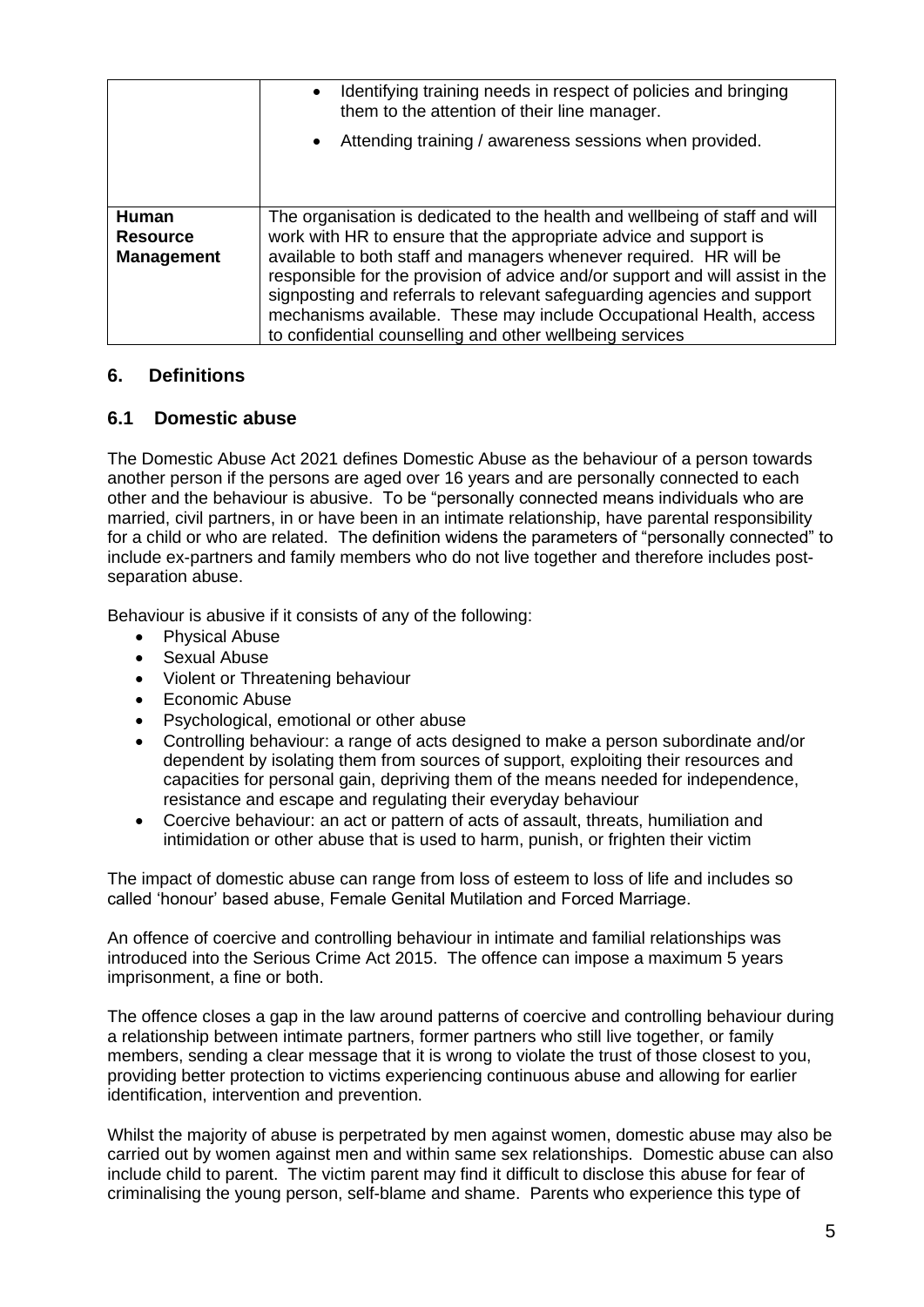abuse need specialist support related to safety plans, supporting the child who is using harmful behaviours addressing their own and the health needs of the child and protection of other family members such as siblings.

Domestic abuse happens in all communities, regardless of gender, age, disability, gender reassignment, race, religion or belief, sexual orientation, marriage or civil partnership and pregnancy. When dealing with domestic abuse it is important to recognise differences between all protected characteristics (Equality and Diversity Act 2010).

For more information on the different types of abuse see **Appendix 1**

# **6.2 So Called Honour Based Abuse**

Honour based violence and abuse is a violent crime or incident which may have been committed to protect or defend the honour of the family or community**.** This may include forced marriage, and domestic violence and abuse can take place in the name of Honour based violence.

# **6.3 Forced Marriage**

A forced marriage is where one or both people do not (or in cases of people with learning disabilities, cannot) consent to the marriage and pressure or abuse is used. Forced marriage is recognised in the UK as a form of violence and domestic abuse against women and men. Domestic abuse is a breach of human rights and is recognised as a significant safeguarding risk to children.

From June 2014, Forced Marriage has become a criminal act in the UK. The Anti–Social Behaviour, Crime and Policing Act 2014 made it a criminal offence to force someone to marry. This includes: taking someone overseas to force them to marry (whether or not the marriage takes place), marrying someone who lacks mental capacity or breaching a Forced Marriage Protection Order.

The pressure put on people to marry against their will can be physical (including threats, actual physical violence and sexual violence) or emotional and psychological (for example, when someone is made to feel like they're bringing shame on their family). Financial abuse (taking your wages or not giving you any money) can also be a factor.

# **6.4 Female Genital Mutilation**

Female Genital Mutilation (FGM) is a procedure where the female genital organs are injured or changed, but there is no medical reason for this. It can seriously harm women and girls' health in the long term. In children it is a serious form of child abuse. FGM is against the law in the UK and has been a criminal offence since 1985.

The Female Genital Mutilation Act was amended in 2003 and it is now also illegal to practice FGM in this country and to take a female abroad for FGM. From June 2015 it is an offence to fail to protect a person from FGM and any concerns that a young person under 18 years of age or a vulnerable adult is at risk of FGM should be referred to Children/Adult Social Care. It is also a mandatory requirement for statutory agencies that all cases of actual FGM in a young person under 18 years or a vulnerable Adult must be reported to the Police.

[Multi-Agency Government Guidance](https://assets.publishing.service.gov.uk/government/uploads/system/uploads/attachment_data/file/1016817/6.7166_HO_FBIS_BN_O__Leaflet_A4_FINAL_080321_WEB.pdf)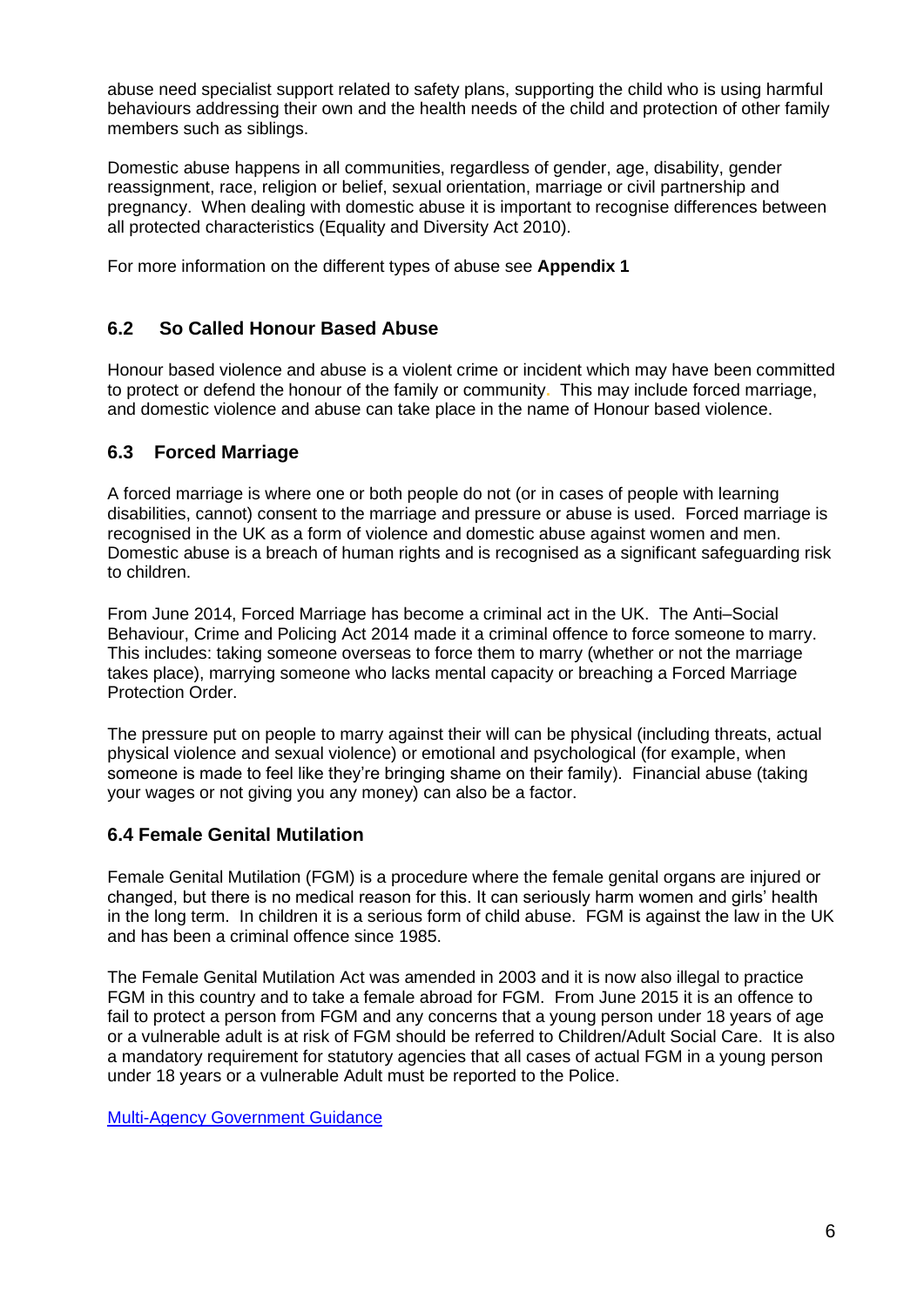# **6.5 Stalking**

Stalking is a pattern of repeated and persistent unwanted behaviour that is intrusive and engenders fear, it is when one person becomes fixated or obsessed with another and the attention is unwanted. Threats may not be made but victims may still feel scared. Importantly threats are not required for the criminal offence of stalking to be prosecuted. Stalking within an abusive relationship is very common and often the perpetrator may use the workplace to support stalking behaviour. For example the perpetrator may follow the victim to work, watch or spy on the victim or try to monitor the victim via electronic devices or try to contact the victim via email, texting or telephone. The perpetrator may attempt to enter the victim's workplace or try to gain information from the victim's colleagues.

According to Paladin – National Stalking Advisory Service 2018, 75% of domestic abuse stalkers will turn up at the victim's workplace, 1:2 Domestic Abuse Stalkers do act on threats made and 40% of victims of domestic homicide had been stalked. Stalking could also occur within the workplace when a victim and perpetrator are both employed by the same organisation. This may take the form of watching/spying on the victim and monitoring whereabouts and making contacts via telephone or electronic devices. Stalking is a crime and any concern related to stalking which is highlighted in the workplace should be taken seriously. The victim should be advised to report stalking to the Police. Any disclosure of stalking with threats of harm should be reported to the Police even if the victim does not consent.

Any concerns regarding an employee of the CCG in relation to Domestic Abuse, Honour Based Abuse, Forced Marriage, FGM or Stalking should be discussed with CCG Safeguarding Team

# **7. Domestic Abuse and the Workplace**

It is important to promote the understanding that everyone has the right to a life free from abuse In any form. **West Lancashire** Clinical Commissioning Group strives to create a working environment that promotes the view that abuse towards people is unacceptable and that such abuse will not be condoned.

Employees are expected at all times to conduct themselves in a way that will not adversely reflect on the business and its reputation. Employees who are alleged perpetrators must also be aware that conduct outside of work could lead to disciplinary action being taken.

Perpetrating domestic abuse whilst in the workplace may breach any Code of Conduct. If a colleague is found to be assisting an abuser in perpetrating the abuse by giving them access to facilities such as telephones or email then they will be seen as committing a disciplinary offence.

# **8. Possible Signs of Domestic Abuse**

The effects of domestic abuse are often invisible and therefore not obvious to managers and colleagues and victims are often reluctant to discuss their situation with their employer or work colleagues. Some signs which might indicate that they are experiencing such problems are;

- Changes in behaviour including uncharacteristic depression, anxiety, distraction or displaying problems with concentration
- Changes in the quality of work for no apparent reason
- Arriving late or leaving early
- Increase in hours worked for no apparent reason.
- Poor attendance or high absenteeism without an explanation
- Needing regular time off for appointments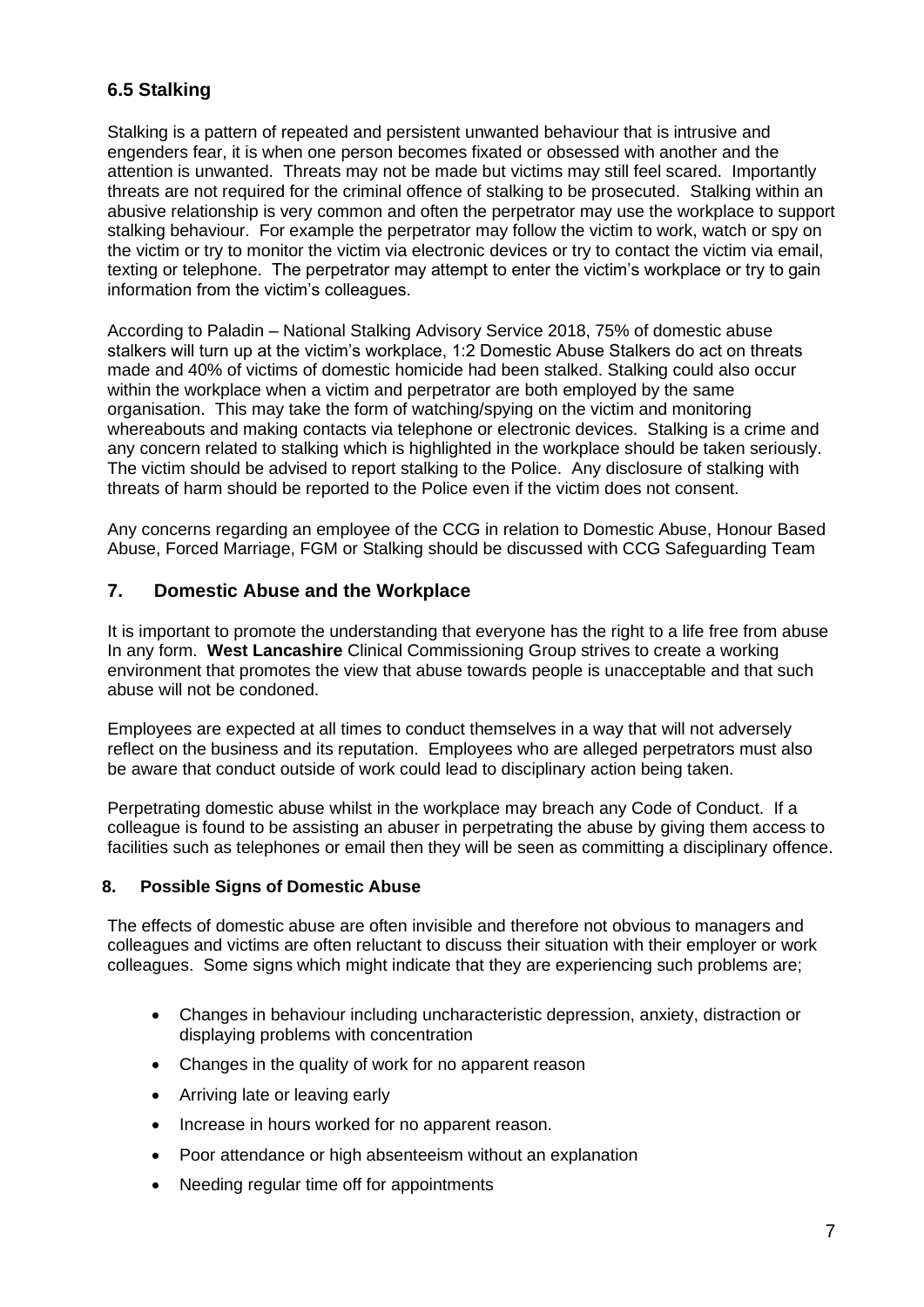- Inappropriate or excessive clothing (designed to hide bruising or scars)
- Receiving upsetting telephone calls, text messages, emails etc.or being the victim of vandalism or threats.
- Obsession with time
- Person seen with visible injuries
- Perpetrator seen at work vicinity inappropriately and/or following victim to and from work

**It is important to remember that not all victims behave in the same way, and the signs listed may not be applicable in all cases. Similarly, it is important to note that staff who demonstrate some of the characteristics noted will not always be victims of domestic abuse.** 

Special attention may be warranted when for example behaviour changes significantly or if uncharacteristic behaviour is demonstrated for a sustained period.

Domestic abuse may affect work colleagues also. Some effects may include:

- being followed to or from work
- being subject to questioning about the victim's contact details or locations
- being expected to cover for other workers during absence from work
- trying to support the victim whilst also fearing for their own safety
- not knowing how to help.

See (**Appendix 2)** for further information on forms of abuse and potential indicators of abuse.

# **9. Confidentiality**

If a member of staff discloses that they are a victim of domestic abuse, they can be assured that the information they provide will be confidential and will not be shared with other colleagues without their permission.

There are, however, some circumstances in which confidentiality cannot be assured. This may occur when there are concerns regarding children, or adults who may be unable to protect themselves from harm, abuse or exploitation or where the organisation is required to protect the safety of their staff. In these circumstances, the member of staff will be informed as to the reasons why confidentiality cannot be maintained.

As far as possible, information will only be shared on a need-to-know basis.

Confidentiality cannot be assured to **West Lancashire** CCG staff who may disclose that they are a perpetrator of domestic abuse.

All records concerning domestic abuse will be kept strictly confidential. Improper disclosure of information i.e. breaches of confidentiality by any member of staff will be taken seriously and maybe subject to disciplinary action.

# **10. Right to Privacy**

**West Lancashire** CCG respects an employee's right to privacy in the event a victim does not wish to inform their organisation or department that they have been or are a victim or perpetrator of domestic abuse.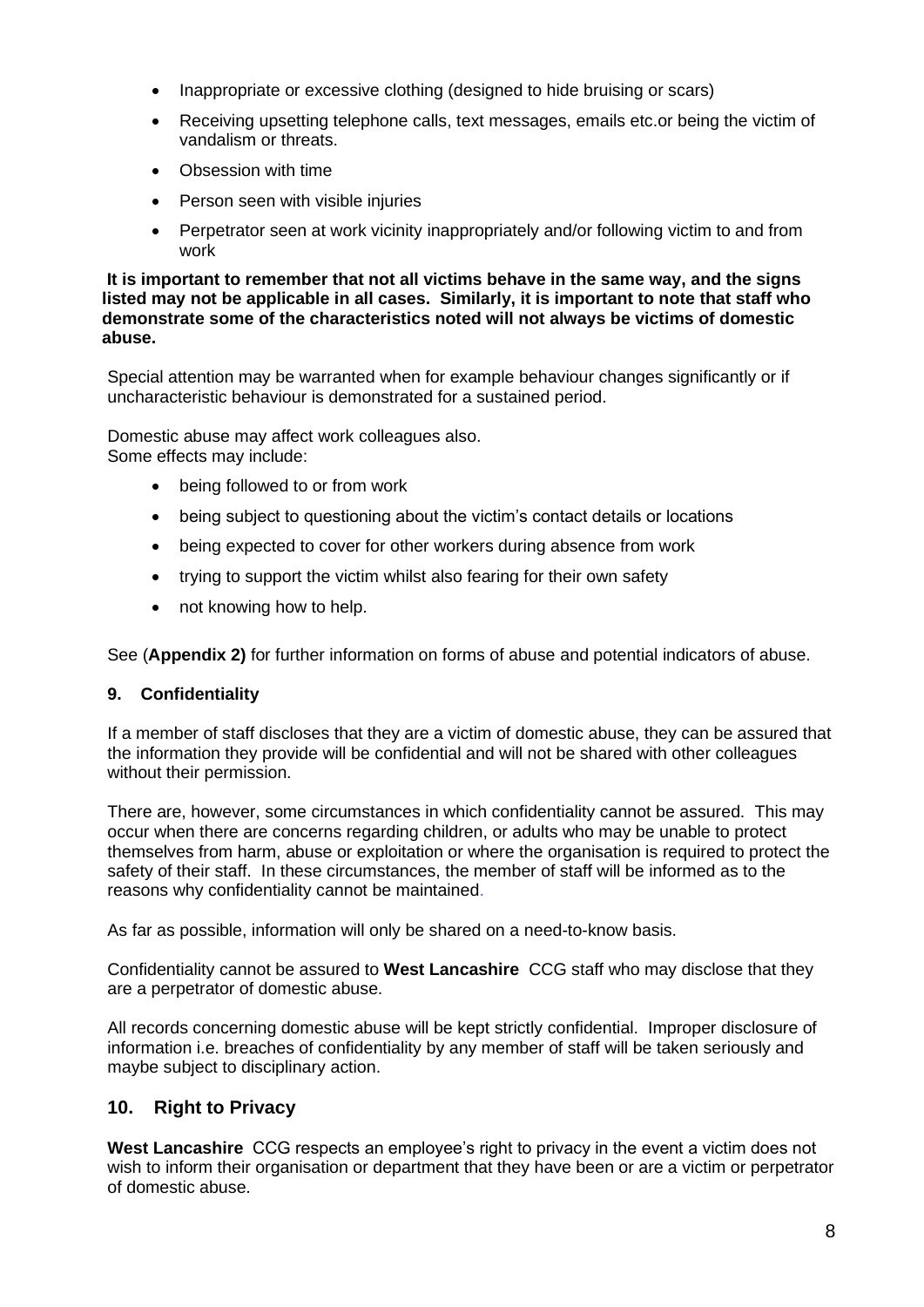# **11. Anti-Discrimination**

**West Lancashire** CCG will not discriminate against anyone who has been or are a victim of domestic abuse, in terms of his or her existing employment or career development.

The CCG is aware that domestic abuse victims may have performance problems such as chronic absenteeism or lower productivity as a result of domestic abuse.

When addressing performance and safety issues, the CCG will make reasonable efforts to consider all aspects of the employee's situation and / or safety problems.

## **12. Support for staff**

## **12.1 Support for Line Managers regarding Victims**

**Remember**: domestic abuse is unlikely to be disclosed easily by victims or perpetrators.

**West Lancashire** Clinical Commissioning Group will make support available to employees involved in domestic abuse. The CCG will provide support through line managers, Human Resources, Occupational Health, Employee Assistance Programme and referral to external agencies if appropriate (see **Appendix 3**).

There are a number of ways in which staff experiencing domestic abuse can be supported by the organisation such as;

- Be available and approachable to employees experiencing domestic abuse
- Listen, reassure and support individuals
- Keep information confidential (subject to the requirements of child and adult safeguarding)
- Respond in a sensitive and non-judgemental manner
- Discuss the specific steps that can be taken to help this person stay safe in the workplace
- Ensure the employee is aware of the options available to them
- Sign post employee to seek the advice of other relevant agencies
- Be aware that safety is paramount and victims may need a specialist risk assessment and/or referral to police – CCG staff must take advice from the Safeguarding Team in any case that raises concern regarding safety
- If there are children in the abusive relationship Children's Social Care may need to be informed – CCG staff must take advice from the Safeguarding Team
- CCG staff becoming aware of any concerns regarding risk of or actual Honour Based Abuse, Forced Marriage, Stalking or FGM must take advice from the Safeguarding Team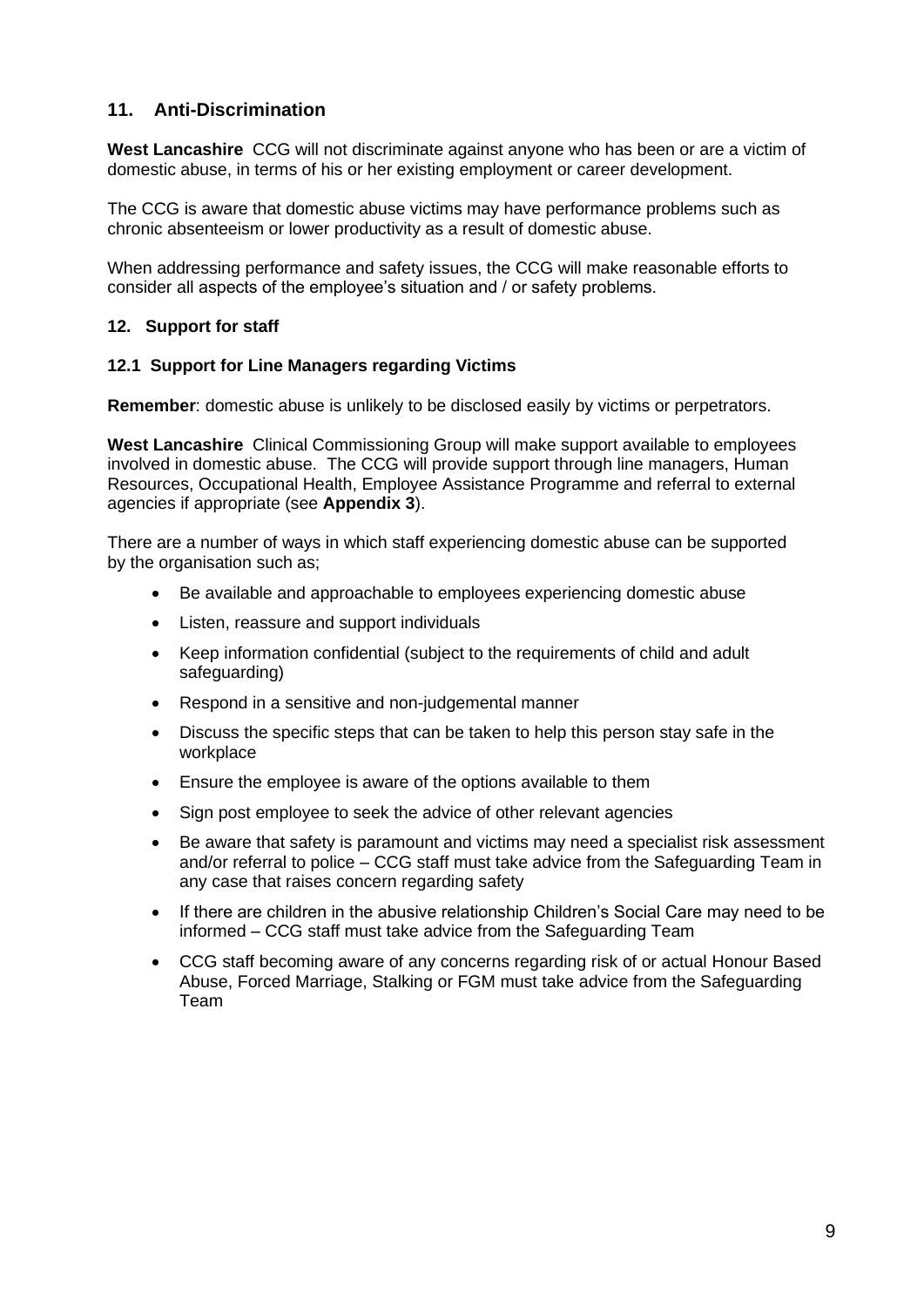| <b>Lorraine Elliott</b> | Designated Lead Nurse for Safeguarding<br><b>Adults &amp; Mental Capacity Act</b> | csrccg.safeguarding@nhs.net |
|-------------------------|-----------------------------------------------------------------------------------|-----------------------------|
| Louise Burton           | Designated Lead Nurse for Safeguarding<br>Children and Looked After Children      |                             |

If an employee is suspected of experiencing domestic abuse a conversation should be facilitated to discuss this. If confirmed, appropriate support can then be implemented as agreed with the employee. Avoiding the subject can perpetuate fear of stigma and increase anxiety. (See **appendix 4)** for further guidance on potential questions that can be used where domestic abuse is suspected.

If line managers require further advice or assistance before speaking to a member of staff, further support is available from Human Resources (HR) Advisers/ managers or the Safeguarding Team.

# **12.2. Providing Support for Employees**

Line managers may consider offering a broad range of support to staff experiencing domestic abuse including;

- Annual leave, flexitime or lieu time for relevant appointments, including with support agencies, solicitors, to rearrange housing or childcare or for court appointments (refer to the Annual Leave Policy).
- Special leave provisions (e.g. special circumstances leave or unpaid leave) where the member of staff's annual leave entitlement has been exhausted (refer to the 'Other Leave' Policy).
- Temporary or permanent changes to working times and patterns using existing procedures i.e. flexible working (refer to the Flexible Working Policy).
- Changes to specific duties, for example to avoid potential contact with the perpetrator in a customer facing role.
- Measures to ensure a safe working environment, for example blocking emails /screening telephone calls; alerting reception / security if the perpetrator is known to come to the workplace; and ensuring arrangements are in place for safely travelling to and from work.
- If a staff member experiencing abuse is working mainly away from a CCG office and their home environment is not a safe space, the CCG will take steps to facilitate office working'.
- Redeployment or relocation
- With the member of staff's consent:
	- **1.** Advise colleagues on a need-to-know basis and agree a response if the perpetrator contacts the workplace.
	- **2.** Provide a photograph of the perpetrator to line management, security staff and reception.
- Review the security of personal information held, such as temporary or new address and bank details (liaise with HR/Payroll).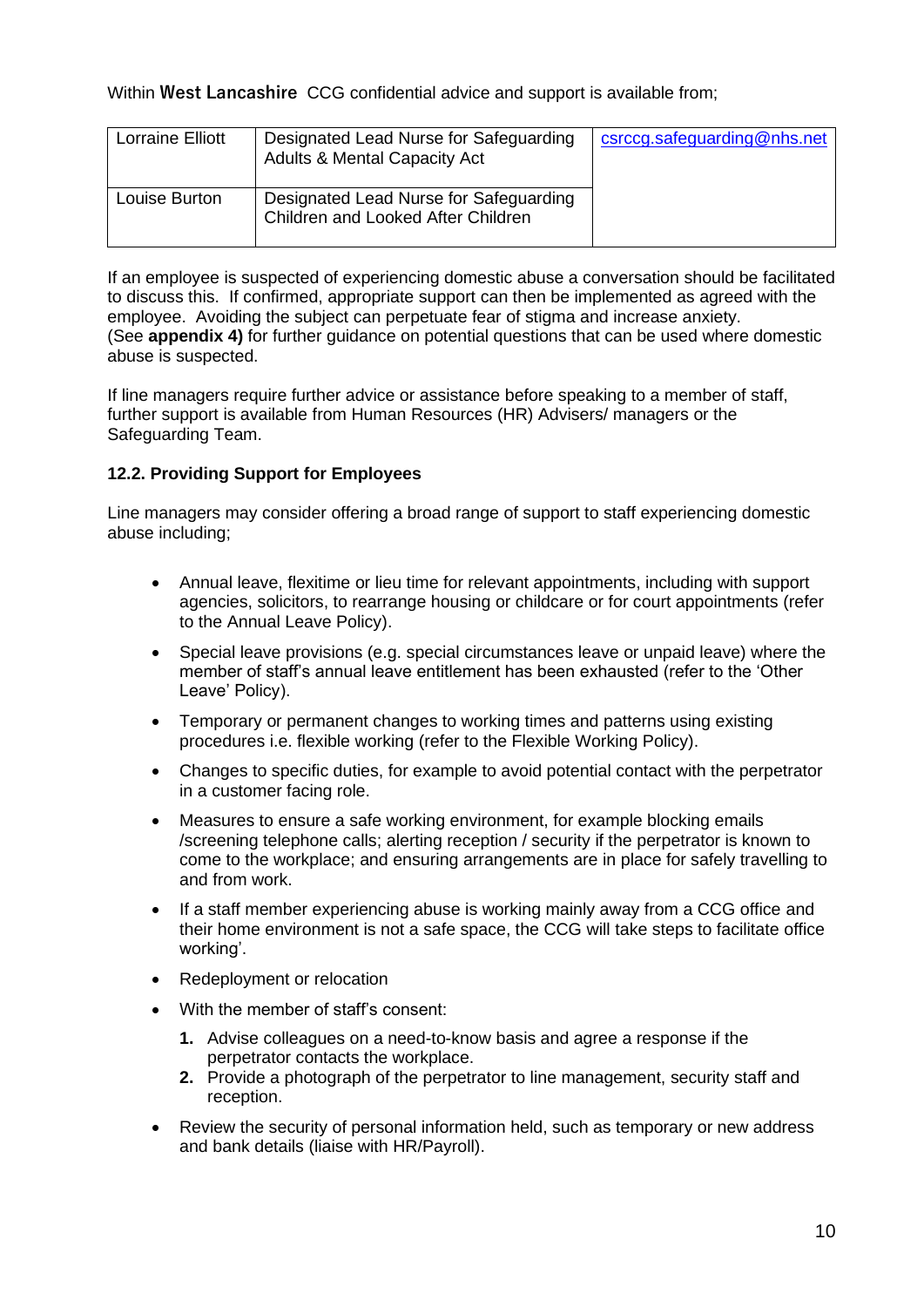- If any member of staff discloses that they have received threats to kill (victim or person known to victim), this should be reported to their line manager immediately and reported to the Police 101 or 999 if urgent.
- Any member if staff who makes threats to kill should be reported to their line manager immediately.

The right of staff to make their own decision about the course of action at every stage will be respected. It is recognised that a member of staff may need some time to decide what to do and may try different options during this process.

# **12.3 Support for Line Managers regarding Perpetrators**

#### **West Lancashire CCG recognises that perpetrators of domestic abuse may wish to seek help and support voluntarily. They will have access, when appropriate, to help and support in accordance with that laid out in this policy.**

Domestic abuse perpetrated by staff will not be condoned under any circumstance nor will it be treated as a purely private matter. Staff should be aware that domestic abuse is a serious matter which can lead to criminal convictions. Conduct outside of work may lead to disciplinary action being taken against a member of staff; as such conduct may undermine the confidence and trust the organisation has in them. However, the CCG recognises that it has a role in encouraging and supporting perpetrators to address violent and abusive behaviour of all kinds.

If a member of staff discloses perpetrating domestic abuse the HR Adviser/Manager should be informed so that the disciplinary or other internal procedures can be considered (please refer to the Disciplinary Policy), this may include informing the police. However, the member of staff will be provided with information about the services and support available to them.

This procedure can be applicable in cases where a member of staff has;

- Behaved in a way that has harmed or threatened their partner
- Possibly committed a criminal offence against their partner
- Had an allegation of domestic abuse made against them
- Presented concerns about their behaviour within an intimate relationship.

**West Lancashire** CCG will ensure that allegations will be dealt with fairly and in way that provides support for the person who is the subject of the allegation or disclosure. Investigations will be sufficiently independent and all staff will receive guidance and support.

If the alleged perpetrator is a member of staff, they will be:

- Treated fairly and honestly
- Helped to understand the concerns expressed and processes involved
- Kept informed of the progress and outcome of any investigation and the implications for any disciplinary process
- If a member of staff, who is thought to be a perpetrator of Domestic abuse, discloses threats to kill their victim this should be reported to their line manager immediately and reported to the Police on 101 or if immediate threat call 999

### **12.4 Victims and perpetrators working for West Lancashire CCG**

In cases where both the victim and perpetrator of domestic abuse work for the CCG appropriate action will be taken. In addition to considering disciplinary action against the perpetrator, action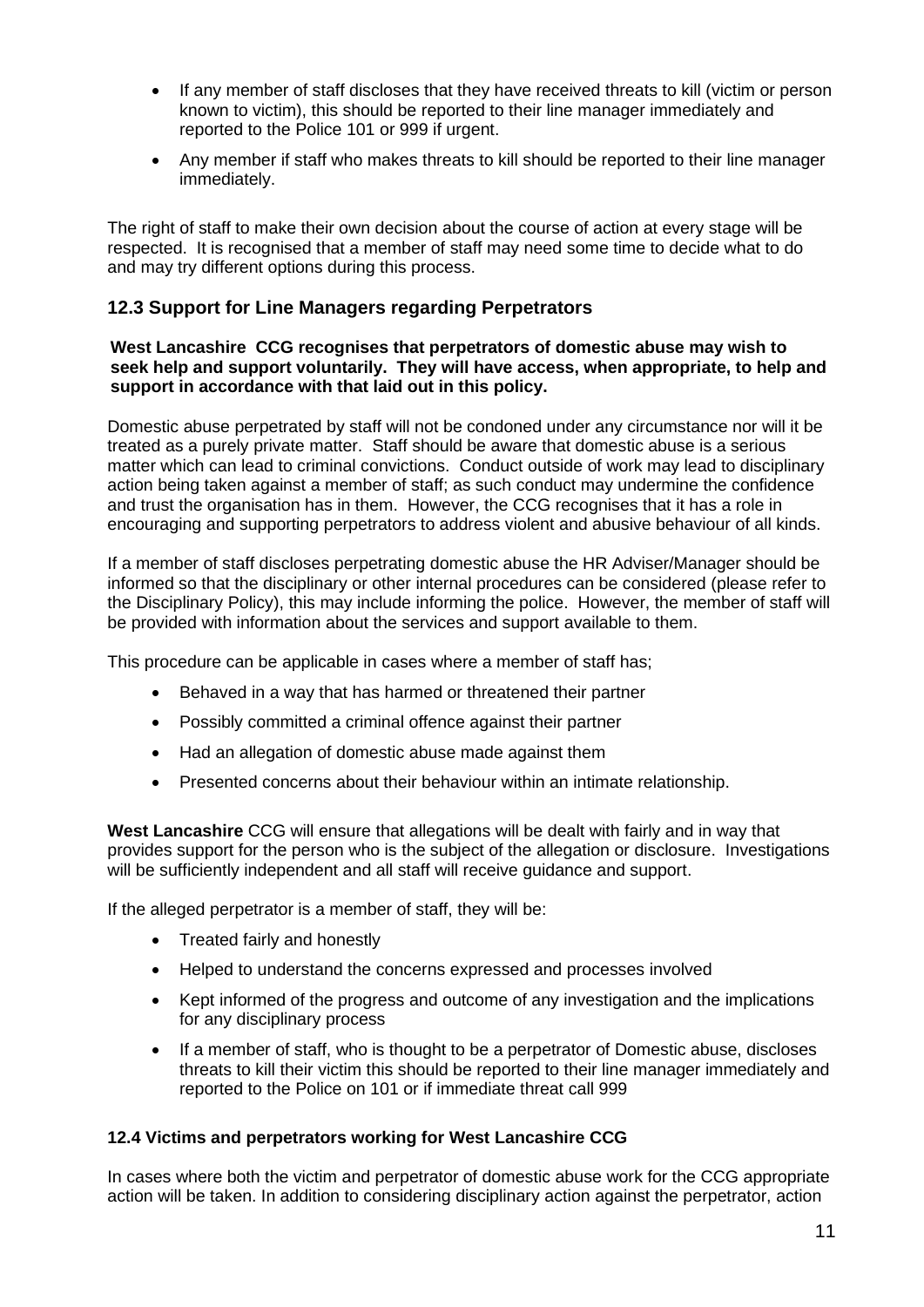may need to be taken to ensure that the victim and perpetrator do not come into contact in the workplace.

Action may also need to be taken to minimise the potential for the perpetrator to use their position or work resources to find out details about the whereabouts of the victim. This may include a change of duties or withdrawing the perpetrators access to certain computer programs. Further advice can be sought from the HR Advisers/Manager.

## **13.0 Implementation**

This policy will be available to all staff for use in the circumstances described on the title page.

All managers are responsible for ensuring that relevant staff within the CCG have read and understood this document and are competent to carry out their duties in accordance with the procedures described.

## **14.0 Training implications**

It has been determined that there are no specific training requirements associated with this policy. Domestic Abuse is already included in Level 1 and Level 2 Safeguarding Training for CCG staff. It is recommended that awareness of this workplace policy is included in the Health and Safety CCG Induction e learning module. The Safeguarding Team are trained to give expert advice regarding Domestic Abuse concerns and related Safeguarding issues.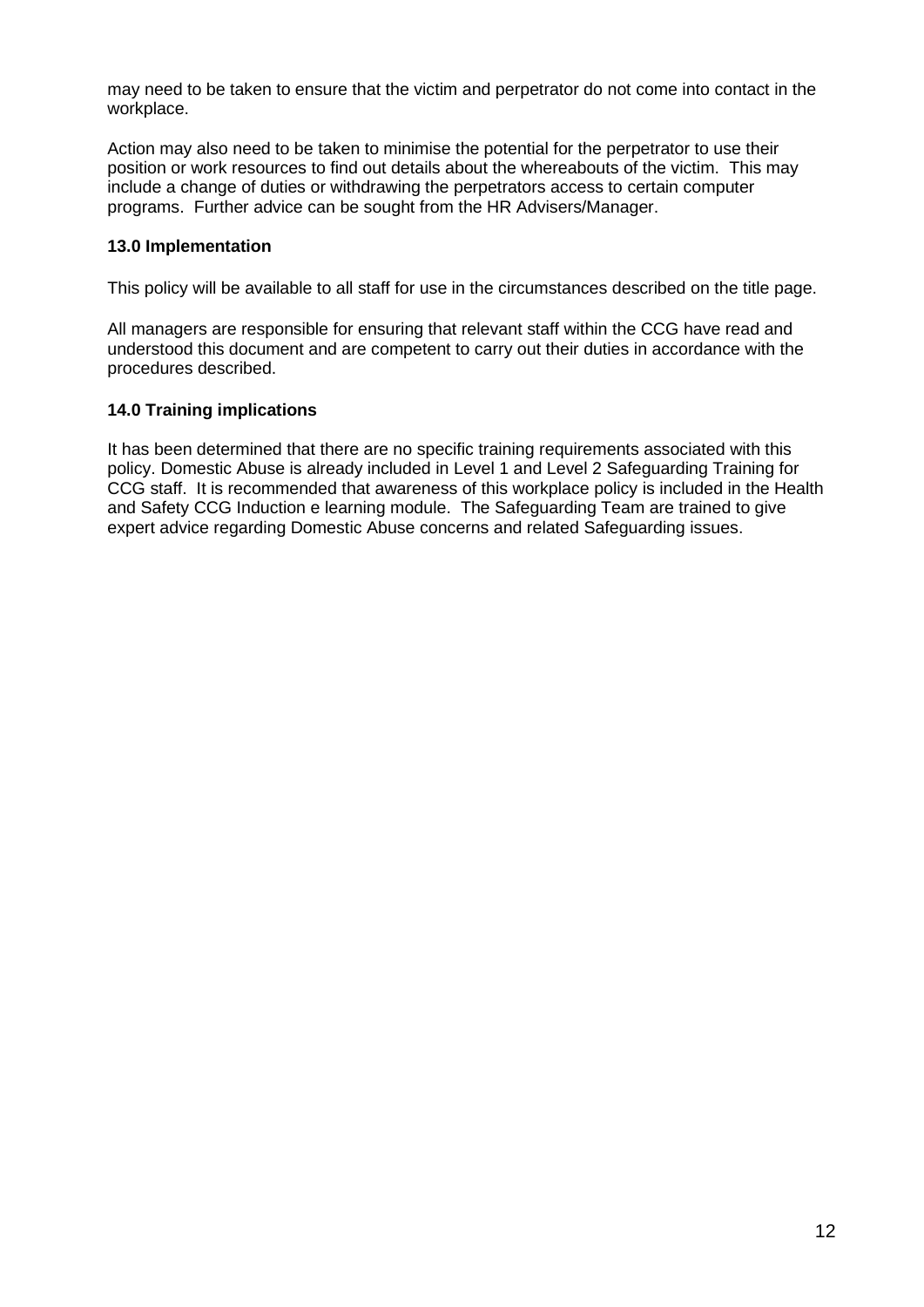# **Types of Domestic Abuse**

Domestic abuse can be a single incident or a series of incidents and can include :

#### **Psychological and Emotional**

Intimidation, threats to harm, threats to kidnap children, blackmail, harming or making threats to harm pets, property, mind games and stalking.

Includes systematic verbal humiliation, insulting, criticism and/or intimidating threats aimed directly at the partner or at what is precious to the partner.

It may include threats from the perpetrator of self-harm or suicide.

This may also present as social abuse where extreme demands for the partner's time and attention result in the victim's increasing isolation.

The partner may be extremely jealous or possessive, accusations of sexual infidelity or emotional disloyalty, sometimes blocking social support or resources.

#### **Physical;**

Inflicting or attempting to injure, grabbing, pinching, biting, kicking, stabbing, shaking, smacking, punching, suffocation, non-fatal strangulation, throwing things, using weapons, withholding medications, food, funds. May include female genital mutilation and honour-based abuse. Physical effects are often in areas of the body that are covered and hidden i.e. breast or abdomen

#### **Sexual:**

Sexual abuse includes a wide range of behaviours and can include marital rape, acquaintance rape, forced sex after physical beating, fondling, forced prostitution. A partner may be forced to have sex or perform certain kinds of sexual acts against their will. Other kinds of sexual abuse include denial of contraception, sexual insults or being forcibly subjected to pornographic or violent sexual material. Sexual abuse also includes sharing or threatening to share intimate images and causing serious harm from sexual activity, even if that activity was thought to be consensual

#### **Economic**:

Maintaining control of earned and/or family income, withholding money and running up debt in the victim's name. It may also include preventing a person form claiming benefits, interfering with education, training and employment, damage to property, not allowing access to mobile phones, transport utilities and food.

#### **Stalking**

Stalking is a pattern of repeated and persistent unwanted behaviour that is intrusive and engenders fear. Perpetrator may follow the victim, watch or spy on the victim, monitor the victim via electronic devices, try to contact the victim via email, texting or telephone. The perpetrator may attempt to enter the victim's workplace or try to gain information from the victim's colleagues.

Controlling behaviour: a range of acts designed to make a person subordinate and/or dependent by isolating them from sources of support, exploiting their resources and capacities for personal gain, depriving them of the means needed for independence, resistance and escape and regulating their everyday behaviour.

Coercive behaviour: an act or a pattern of acts of assault, threats, humiliation and intimidation or other abuse that is used to harm, punish, or frighten their victim.

(Home Office 2013).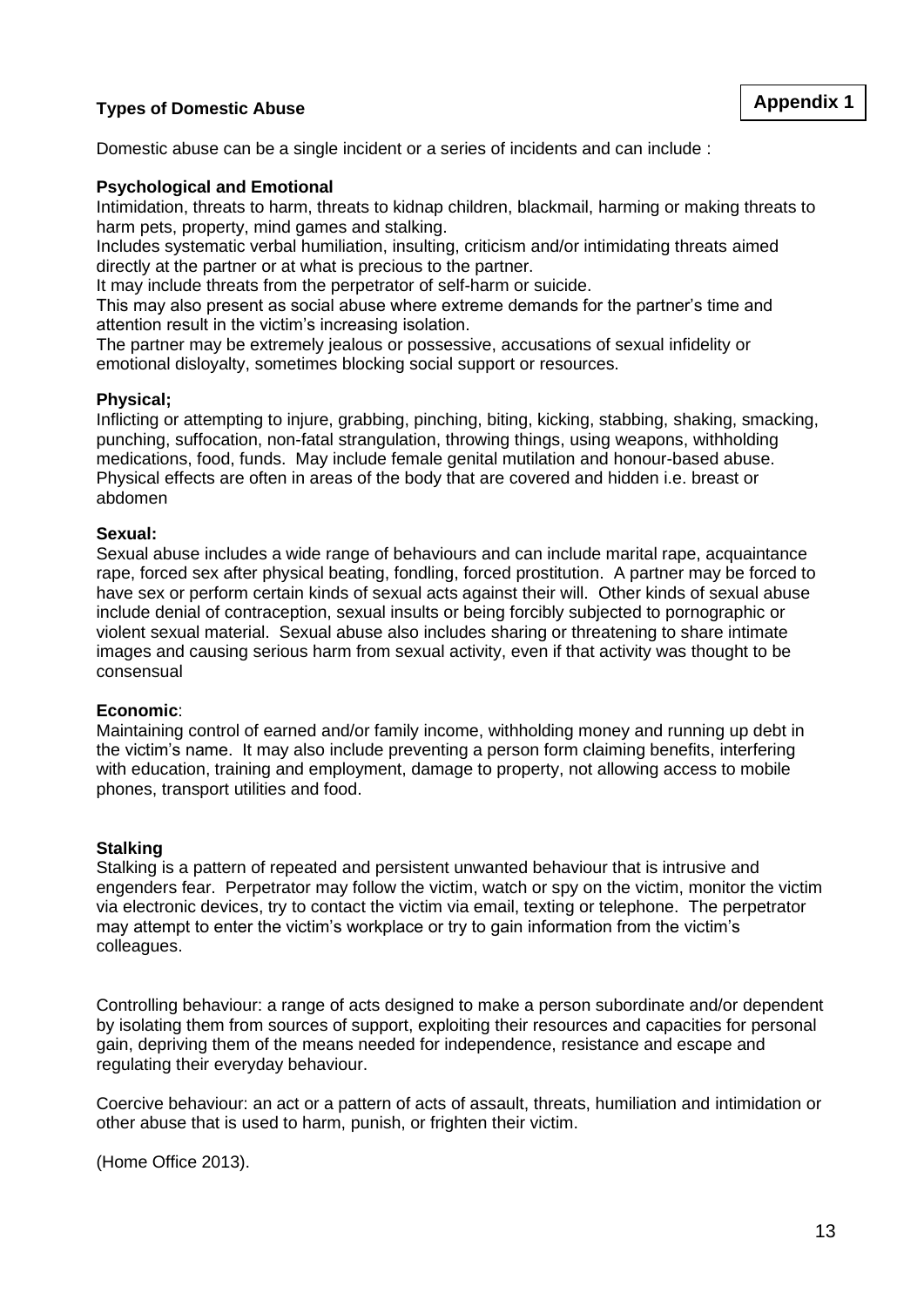# **Appendix 2**

| Forms of abuse and potential indicators       |                                             |
|-----------------------------------------------|---------------------------------------------|
| <b>Physical</b>                               | <b>Threats</b>                              |
| Punching                                      | To kill her/him                             |
| Shoving                                       | To kill or hurt her/his children            |
| Hitting                                       | To abuse children                           |
| Drowning                                      | To withhold care if ill or disabled         |
| <b>Biting</b>                                 | To find her/him if she/he leaves            |
| Beating                                       | To have her/him locked up $-$ she/he is     |
| Pushing                                       | mad/unfit                                   |
| Choking                                       | Blame her/him for breaking up family        |
| Non-fatal strangulation                       | Turn children against her/him               |
| Stabbing                                      | Abuse her/him in front of children          |
| Rape                                          | Smash or burn everything                    |
| <b>Burning</b>                                | To disclose private sexual photos and films |
| Scalding                                      |                                             |
| Denying sleep                                 |                                             |
| Stalking                                      |                                             |
| <b>Emotional</b>                              | <b>Sexual</b>                               |
| Jealousy                                      | Rape                                        |
| Telling her/him she/he's worthless            | Anal rape                                   |
| Boasting about abuse to friends               | Forcing sex when ill or tired               |
| Forcing to do things at exact times, in exact | Forcing sex with others                     |
| ways                                          | Forcing to mimic pornography                |
| Undermining                                   | Using objects during sex                    |
| Telling her/him she/he's a bad mother/father  | Forcing sex with friends                    |
| Telling her/him she/he couldn't manage on     | Forced prostitution                         |
| her/his own                                   | Forcing to be photographed                  |
| Repeated criticism                            |                                             |
| <b>Stalking</b>                               |                                             |

**Stalking Isolation** No visitors, friends, family Locking in house/room Not allowed to work/attend college/evening class Accompanying her to and from work Not allowed out on own When out not allowing to talk to anyone, walking **Economic** Making her/him beg for money Threatening to kick her/him out of house Withholding information re welfare benefits by isolating her/him Running up debts in her/his name Withholding money for basic necessities

## **Potential indicators**

Suspicious injury or attempts to disguise an injury through clothing and make-up; Partner / family member always present and answering for the person; Depression; alcohol and drug abuse; Self-harm; Anxiety and self-neglect; Regular non-attendance for appointments; Restrictions on access to money; Restrictions in relation to work, education and social life; Children having issues such as behavioural difficulties, being withdrawn or sleep problems.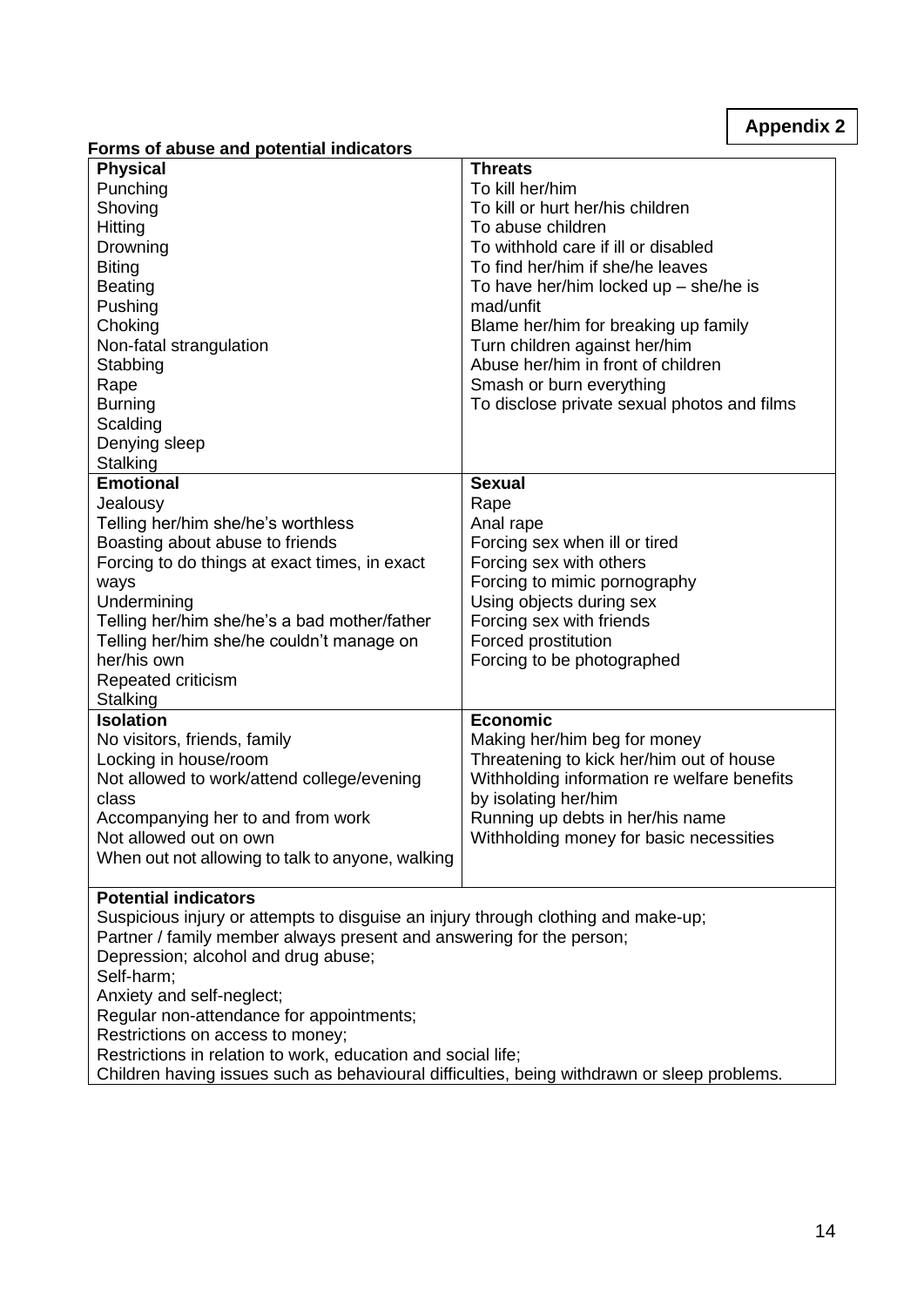## **Local and National Help lines and Resources**

#### **Emergency Services**

If you are concerned for your own or someone else's immediate safety ring the police on **999** otherwise **101**

**Lancashire Victim Services Tel: 0300 323 0085** 

**Email:** [info@lancashirevictimservices.org](mailto:info@lancashirevictimservices.org) **or** [vcu.lancashire@victimsupport.cjsm.net](mailto:vcu.lancashire@victimsupport.cjsm.net)

**Website:** [www.lancashirevictimservices.org](http://www.lancashirevictimservices.org/)

**Out of Hours you can call our Support line for FREE confidential information and support on 08 08 16 89 111**

**Cumbria Victim Support Tel 0300 303 0157 Website:** [Cumbria Victim Support](https://www.victimsupport.org.uk/resources/cumbria/)

**Out of Hours you can call our Support line for FREE confidential information and support on 08 08 16 89 111**

**North Yorkshire Tel 01609 643100 Website:** [Supporting Victims in](https://www.supportingvictims.org/support-services/domestic-abuse/) North Yorkshire **National 24hr Helpline 0808 2000 247** 

Referral to **NEST children and young people's** service is available at; **Tel: 0300 111 0323 E-mail:** [info@nestlancashire.org](mailto:info@nestlancashire.org) **Website**: [www.nestlancashire.org](http://www.nestlancashire.org/)

**Text: NEST and your number to 60777**

### **National Domestic Violence helpline**

They run in partnership between Women's Aid and Refuge. A national service for women experiencing Domestic Abuse. Their family, friends, colleagues and others can call on their behalf.

- Phone 0808 2000 247 (freephone 24 hours)
- Translation facilities are available for callers whose first language is not English and there is also a service for callers who are deaf or hard of hearing
- [www.nationaldomesticviolencehelpline.org.uk](https://www.nationaldahelpline.org.uk/)

### **Refuge**

A network of safe houses provided emergency accommodation for women and children when they are most in need.

- Phone 0808 2000 247 (freephone 24 hours) who will provide local advice for contact
- [www.refuge.org.uk](http://www.refuge.org.uk/)

### **Rights of Women (ROW)**

Rights of Women is an organisation committed to informing, educating and empowering women on the law and their legal rights.

- Family law advice line 0207 251 6577 (Tuesday Thursday 7pm 9pm Friday 12 – 2pm)
- [www.rightsofwomen.org.uk](http://www.rightsofwomen.org.uk/)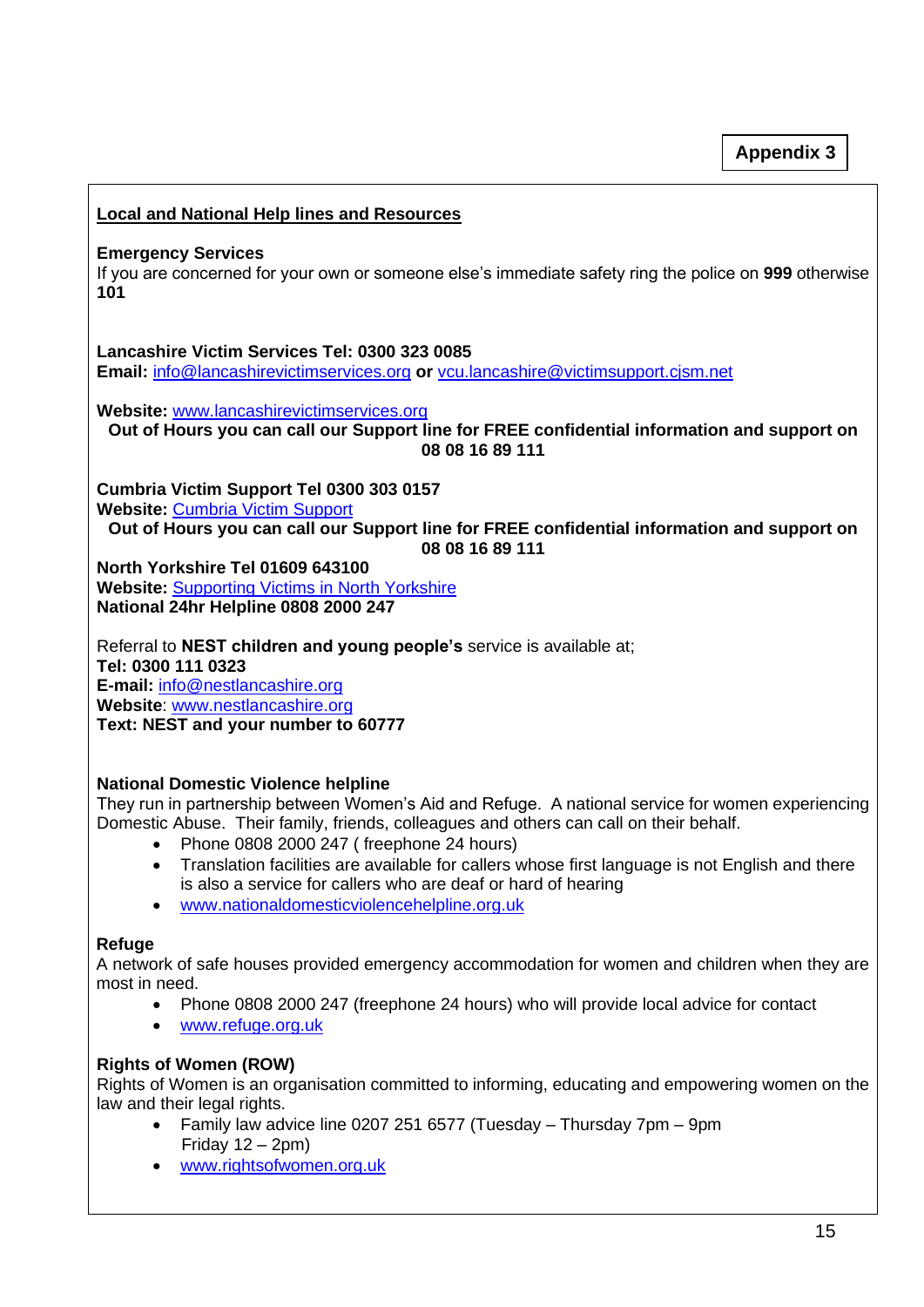# **Men's Advice Line**

Men's advice line provides and support for men experiencing domestic abuse.

- [www.mensadviceline.org.uk](http://www.mensadviceline.org.uk/)
- [info@mensadvicelibe.org.uk](mailto:info@mensadvicelibe.org.uk)
- Phone 0808 801 0327
- ManKind Tel 01823 334244 [www.mankind.org.uk](file://///canlrli-vlnccg2/Users/Lorraine.Mackie/My%20Documents/POLICY%20WORKSTREAM/For%20Review/www.mankind.org.uk)

The Men's Advice Line is managed by Respect.

### **Respect**

Respect is the UK association for domestic violence perpetrator programmes and associated support services. The Respect Phoneline will specialise in providing services to male perpetrators but will also be available for female perpetrators and those in same sex relationships.

- The Respect phoneline Freephone Tel: 0808 802 4040 respectphoneline.org.uk
- The Men's Advice phoneline Freephone Tel: 0808 801 0327
- [www.respect.uk.net](http://www.respect.uk.net/)

## **DV men**

Provides information and resources to help better understand DA by women and the experiences of male victims

• [www.DVmen.co.uk](http://www.dvmen.co.uk/)

# **GALOP (formerly Broken rainbow)**

LGBT Domestic Violence organisation

- Phone 0800 999 5428 [help@galop.org.uk](mailto:help@galop.org.uk)
- Email <http://www.galop.org.uk/domesticabuse/>

## **Stonewall**

A charity providing advice and guidance on all issues to lesbian, gay and bi – sexual.

• [www.stonewall.org.uk](http://www.stonewall.org.uk/)

### **Samaritans**

Provide confidential, non-judgemental, emotional support for people experiencing feelings of distress or despair.

- Phone 116 123 ( 24 hours)
- Email [jo@samaritans.org](mailto:jo@samaritans.org)
- Freepost RSRB-KKBY-CYJK PO Box 9090 Stirling. FK8 2SA
- [www.samaritans.org](http://www.samaritans.org/)

### **Emergency Services**

If you are concerned for your own or someone else's immediate safety ring the police on **999** otherwise **101**